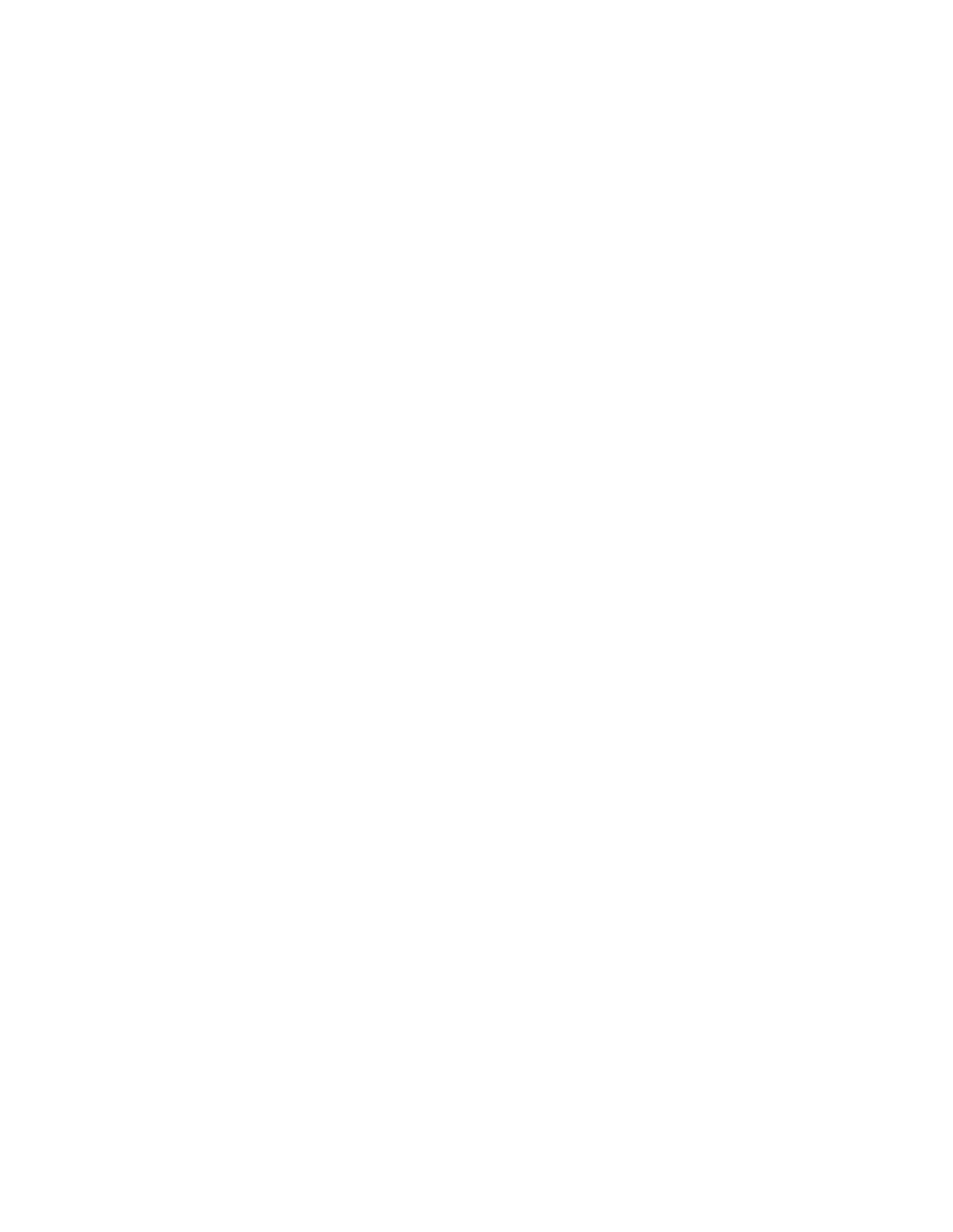#### **REPORT**

On 4th February 2004, the Economic Development Committee made an Act delegating certain of its functions under the various pieces of legislation listed therein.

The terms of the delegation were recorded in an Act of the Committee as follows –

 "A5. The Committee, with reference to its Act No. B1 of 5th September 2003, received and considered a report dated 4th February 2004, together with appendices, outlining legislation to be transferred to the Environment Section of the Environment and Public Services Committee, prepared by the Strategy Director, Jersey Agriculture in connection with a proposed extension of its delegated powers to the Director for the Environment [Agenda item No. A4].

 The Committee, having recalled that it had previously agreed to the transfer of certain of its responsibilities to the Environment and Public Services Committee, decided in pursuance of that decision, to extend its current delegated powers to the Director for the Environment as an interim measure under the following legislation –

 Agricultural Land (Control of Sales and Leases) (Jersey) Law 1974; Loi (1919) sur la location de biens-fonds; Protection of Agricultural Land (Jersey) Law 1964; Destructive Insects and Pests (Jersey) Law 1960 (to be replaced by the Plant Health (Jersey) Law 2003 when brought into force); Colorado Beetle (Jersey) Order 1960; Stem and Bulb Eelworm (Jersey) Order 1971; Destructive Insects and Pests (Jersey) Order 1982; Weeds (Jersey) Law 1961; Pesticides (Jersey) Law 1991; Pesticides (Maximum Residue Levels in Food) (Jersey) Order 1991; Pesticides (General Provisions) (Jersey) Order 1991; Agricultural Marketing (Jersey) Law 1953; Export of Agricultural Produce (Jersey) Order 1972; Potatoes (Precautions against Blight) (Jersey) Order 1961; Export of Flowers (Jersey) Order 1972; Diseases of Animals (Jersey) Law 1956; Diseases of Animals (Importation of Miscellaneous Goods) (Jersey) Order 1958; Bee Diseases (Control) (Jersey) Order 1992; Diseases of Animals (Waste Foods) (Jersey) Order 1958; Sea Fisheries (Jersey) Law 1994; Sea Fisheries (Amendment) (Jersey) Law 2002; Sea Fisheries (Log Books and Landing Declarations) (Jersey) Regulations 2001; Sea Fisheries (Miscellaneous Provisions) (Jersey) Regulations 1998; Sea Fisheries (Inshore Waters) (Jersey) Regulations 1998; Sea Fisheries (Trawling, Netting and Dredging) (Jersey) Regulations 2001; Sea Fisheries (Inshore Trawling, Netting and Dredging) (Jersey) Regulations 2001; Sea Fisheries (Establishment and Regulation of Fisheries) (Jersey) Regulations 1998; Sea Fisheries (Minimum Size Limits) (Jersey) Regulations 2001; Sea Fisheries (Licensing of Fishing Boats) (Jersey) Regulations 2003; Sea Fisheries (Les Minquiers) (Jersey) Regulations 1997; Sea Fisheries (Underwater Fishing) (Jersey) Regulations 2003; Territorial Sea (Consequential Provisions) (Jersey) Law 1994; Loi (1894) sur la coupe et la pêche des vraics; Pêcheries à Ronez: Limites 1902.

#### **United Kingdom legislation extended to Jersey**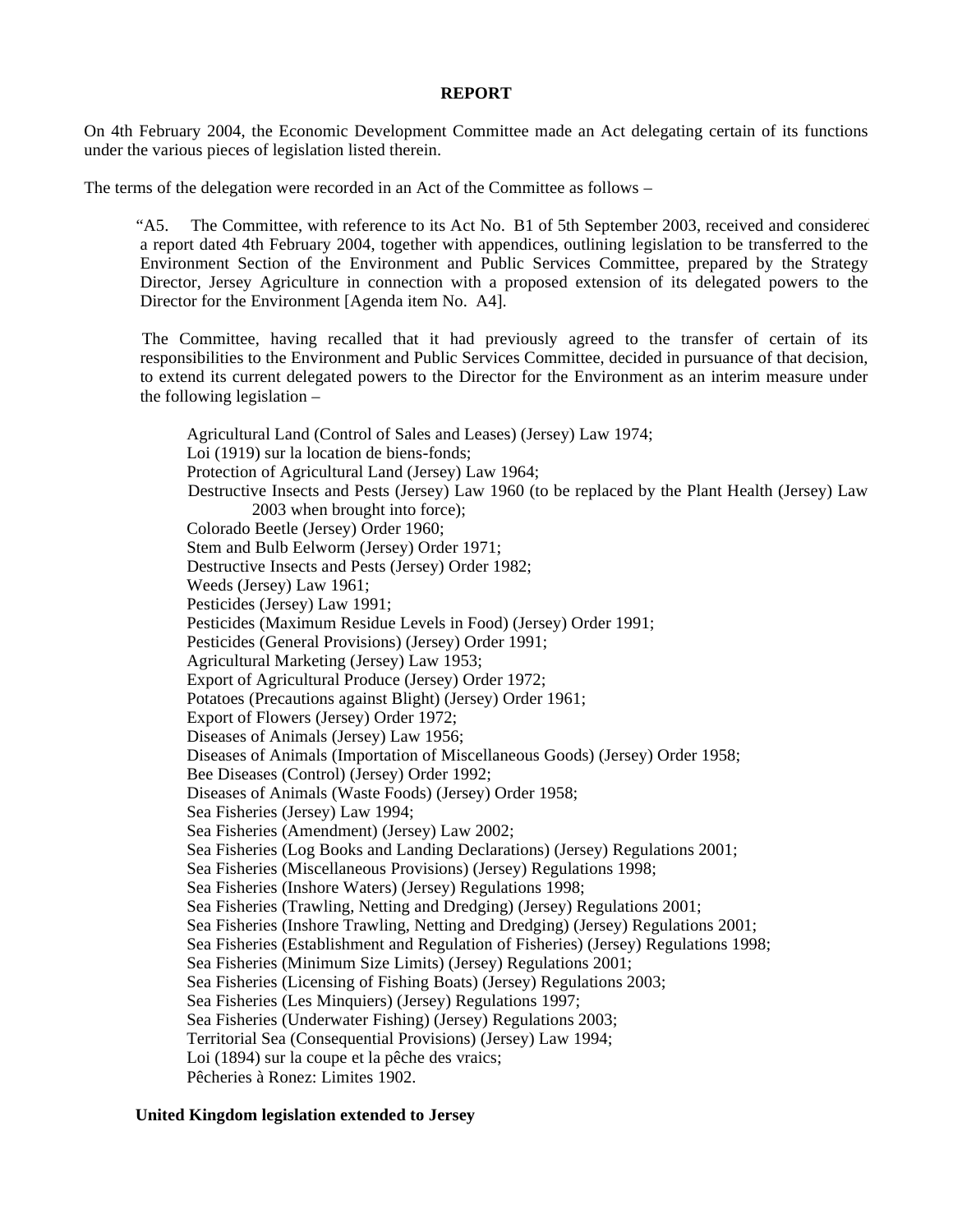The Sea Fisheries Act 1868; The Merchant Shipping Act 1894; The Sea Fisheries (Shellfish) Act 1967; The Sea Fish (Conservation) Act 1967 (amended 1981); The Sea Fisheries Act 1968; The Fishery Limits Act 1976; Sea Fisheries (Channel Island) Order 1973; Sea Fisheries (Channel Islands Boats) Order 1973; Sea Fish (Conservation) (Channel Islands Boats) Order 1978; and, Foreign Fishing Boats (Stowage of Gear) Order 1970.

 **The Committee decided that the abovementioned delegation would have effect from the date of these minutes and directed the Greffier of the States to send a copy of the Act to the States for information**."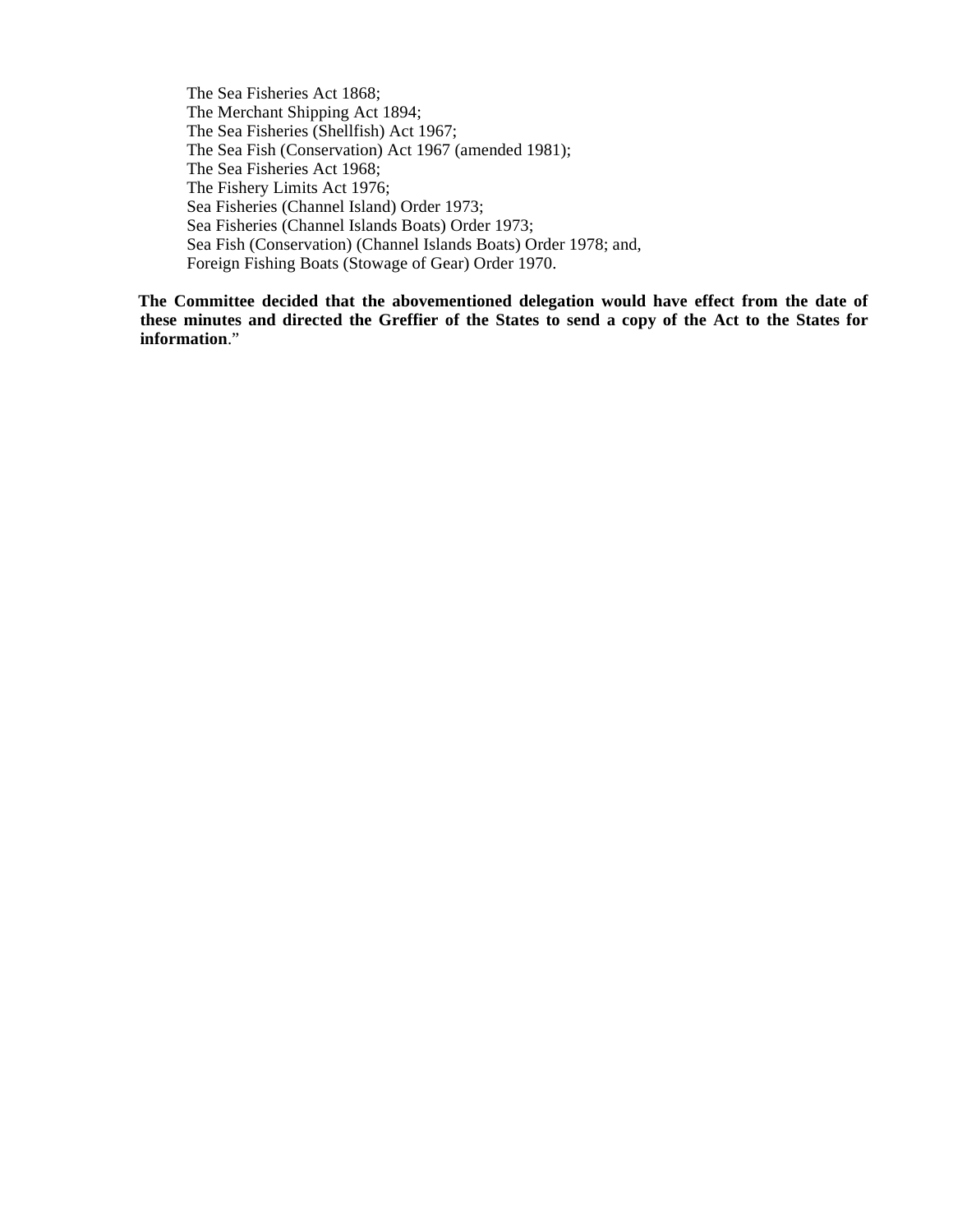#### **CURRENT LIST OF LEGISLATION REGULATING AREAS TRANSFERRED TO THE ENVIRONMENT DEPARTMENT**

#### *AGRICULTURE*

#### **Agricultural Land (Control of Sales and Leases) (Jersey) Law 1974**

A Law to prohibit the sale or lease of agricultural land without the consent of the Committee. This applies to land measuring more than one vergée. The purpose of the Law is to ensure that a viable land bank is retained for use by the farming industry, in order to protect agricultural incomes.

*Also: Loi (1919) sur la location de biens-fonds (periods of notice to be given by either party to terminate the tenancy of houses and outbuildings with land exceeding two vergées in area and also land without a house).*

#### **Protection of Agricultural Land (Jersey) Law 1964**

A Law preventing the spoliation and contamination of agricultural land; the purpose of which is to ensure reinstatement of agricultural land for use by the industry (e.g. prohibiting the removal of topsoil and to prevent unauthorised dumping).

#### **Destructive Insects and Pests (Jersey) Law 1960 (to be replaced by the Plant Health (Jersey) Law 2003 when brought into force)**

A Law to control the spread of pests and diseases of plants and trees. A new Plant Health Order is still being drafted.

*Subordinate: Colorado Beetle (Jersey) Order 1960 Stem and Bulb Eelworm (Jersey) Order 1971 Blight Disease (Jersey) Order 1982 Destructive Insects and Pests (Jersey) Order 1982*

The purpose of the Law is to protect the Industry and the Island at large against the harmful and devastating effects that the importation of certain pests and diseases can cause (thus resulting in loss of income to the Industry).

#### **Weeds (Jersey) Law 1961**

A Law to provide for prevention of the spread of injurious weeds.

#### **Pesticides (Jersey) Law 1991**

A Law to control the advertising, storage, use and disposal of all pesticides as well as the maximum residue levels of pesticides in any crops produced for sale.

*Subordinate: Pesticides (Maximum Residue Levels in Food) (Jersey) Order 1991 Pesticides (General Provisions) (Jersey) Order 1991*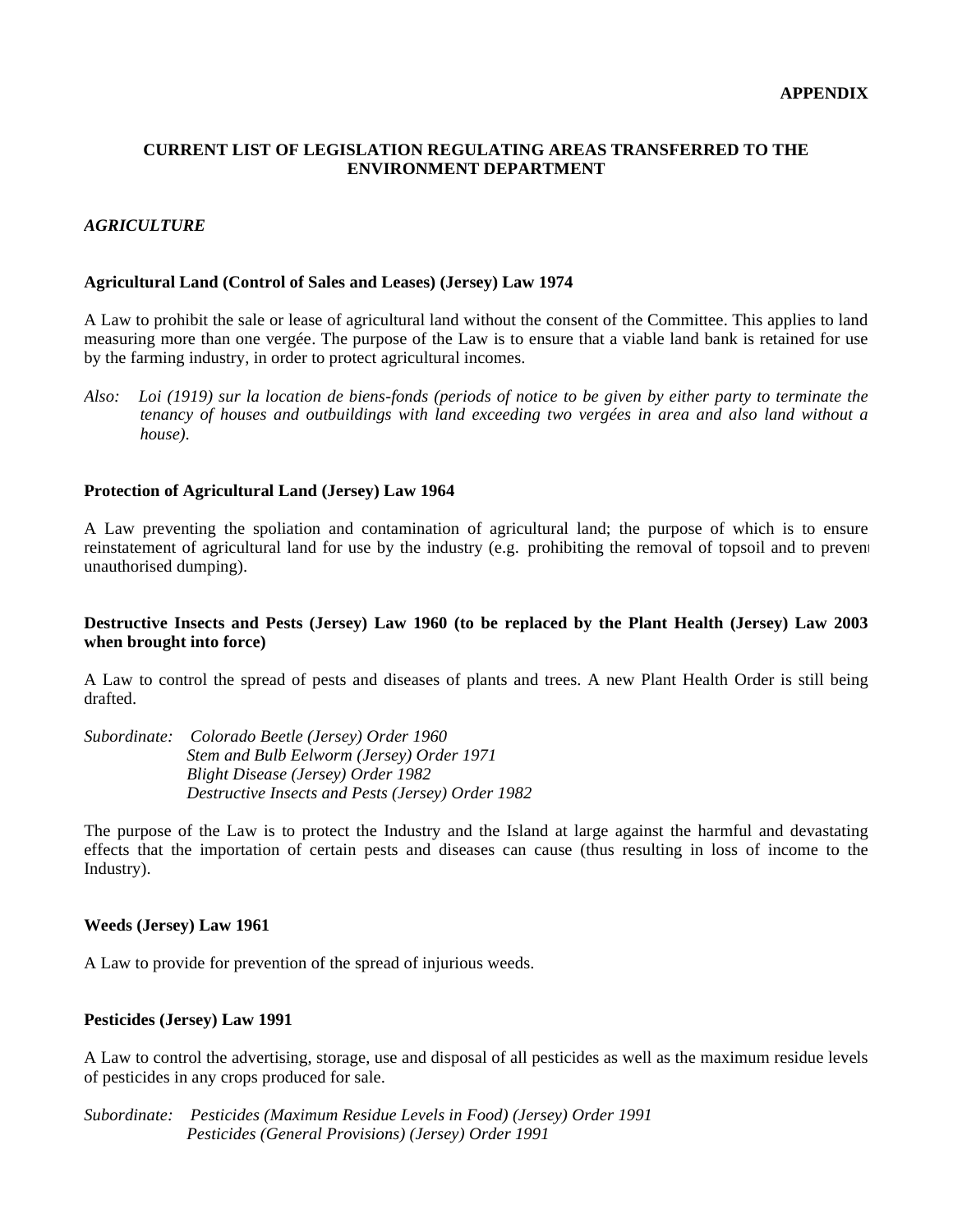#### **Agricultural Marketing (Jersey) Law 1953**

A Law to provide for the control of the marketing of agricultural produce by the control of production and other means. (This Law enables the States to approve Schemes for this purpose.)

*Subordinate: Export of Agricultural Produce (Jersey) Order 1972 Potatoes (Precautions Against Blight) (Jersey) Order 1961 Export of Flowers (Jersey) Order 1972*

(Specific Orders only)

#### **Diseases of Animals (Jersey) Law 1956**

A Law to prevent the introduction and spread of diseases of animals.

*Subordinate: Diseases of Animals (Importation of Miscellaneous Goods) (Jersey) Order 1958 Bee Diseases (Control) (Jersey) Order 1992 Diseases of Animals (Waste Foods) (Jersey) Order 1958*

(Specific Orders only)

#### *FISHERIES*

#### **Sea Fisheries (Jersey) Law 1994 and Sea Fisheries (Amendment) (Jersey) Law 2002**

A Law to make new provision for the regulation of sea fishing and the conservation of sea fish; to make provision for the regulation of mariculture, for the licensing of fishing boats, for the appointment and duties of fisheries officers and for connected matters.

#### *Subordinate Regulations –*

*Sea Fisheries (Log Books and Landing Declarations) (Jersey) Regulations 2001 Sea Fisheries (Miscellaneous Provisions) (Jersey) Regulations 1998 Sea Fisheries (Inshore Waters) (Jersey) Regulations 1998 Sea Fisheries (Trawling, Netting and Dredging) (Jersey) Regulations 2001 Sea Fisheries (Inshore Trawling, Netting and Dredging) (Jersey) Regulations 2001 Sea Fisheries (Establishment and Regulation of Fisheries) (Jersey) Regulations 1998 Sea Fisheries (Minimum Size Limits) (Jersey) Regulations 2001 Sea Fisheries (Licensing of Fishing Boats) (Jersey) Regulations 2003 Sea Fisheries (Les Minquiers) (Jersey) Regulations 1997 Sea Fisheries (Underwater Fishing) (Jersey) Regulations 2003*

#### **Territorial Sea (Consequential Provisions) (Jersey) Law 1994**

A Law to provide for various matters in consequence of the extension of the territorial sea adjacent to the Island.

#### **U.K. legislation extended to the Island**

The Sea Fisheries Act 1868